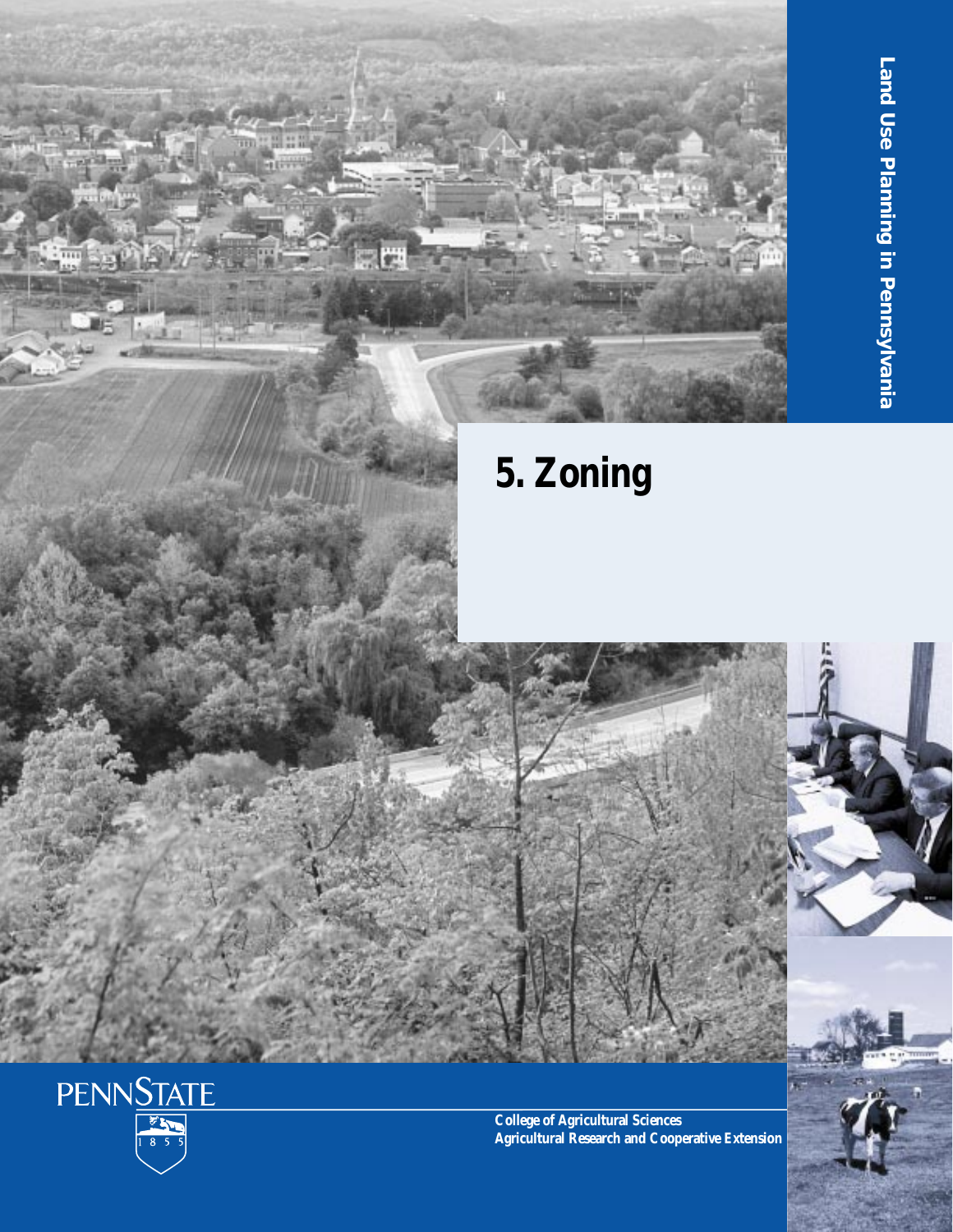**This Penn State Cooperative Extension publication is one in a series of bulletins intended to help you better understand the current use of land use planning tools in Pennsylvania. The series uses information from a comprehensive study of Pennsylvania land use regulation and planning, which was made possible in part by a grant from the Center for Rural Pennsylvania, a legislative agency of the Pennsylvania General Assembly.**

**The comprehensive land use study involved three separate but related surveys that were conducted in late 1999. The first and largest survey was sent to all 2,511 boroughs and townships in Pennsylvania. Fortytwo percent, or 1,057 of these surveys were returned. The second survey was sent to all 65 planning directors in Pennsylvania (with the exception of Philadelphia County). Fifty-four surveys were returned, for a response rate of 83 percent. The third survey was sent to all 395 members of the American Institute of Certified Planners who are listed in Pennsylvania. Of these, 181 were returned, for a response rate of 46 percent. The three surveys provide a composite overview of planning effectiveness from a variety of perspectives.**

**Most of the tables in this publication use data from the state or regional level. For county-level results, visit the Land Use Planning in Pennsylvania Web site at http://cax.aers.psu.edu/planning/**

For many people, zoning regulations are what make land use planning real. Zoning controls the location of different land uses in a community, and may be used to restrict the types of uses to which land may be put and the intensity of the development. By controlling location, use, and intensity (or density), zoning can play a significant role in protecting critical features in a community such as farms, rural villages, fragile environmental areas, or historic areas. While not as widely used as subdivision and land development regulations, zoning is very common in Pennsylvania.

Most zoning is enacted at the municipal level. County zoning is authorized by the Municipalities Planning Code but is not widely practiced at this time. The Municipalities Planning Code gives precedence to municipal zoning over county zoning; a municipality can override a county zoning ordinance simply by enacting its own zoning ordinance. This relationship between county and municipal zoning ordinances has resulted in relatively few county governments bothering to enact such an ordinance.

The use of zoning throughout Pennsylvania is important to consider if land use planning is to be made more effective. What types of municipalities are most likely to have zoning, and how up-to-date are the ordinances? How active are zoning hearing boards? How well are municipalities taking advantage of the various features that can be included in their zoning ordinances? How many counties have zoning ordinances, and how are they being used? All are important questions to examine.

### **Municipal Zoning**

According to the survey responses, about 57 percent of Pennsylvania townships and boroughs have a municipal zoning ordinance. About 60 percent of boroughs have zoning, as do 100 percent of townships of the first class and 53 percent of townships of the second class. Municipalities in southeast (99 percent) and southcentral Pennsylvania (81 percent) are much more likely to have zoning than are municipalities in northwest (30%) and central Pennsylvania (39%) (see Figure 1).

Whether a municipality has a municipal zoning ordinance also is related to population size. Municipalities with smaller populations are much less likely to have zoning than are larger municipalities (see Table 1). Municipalities in urban counties similarly are much more likely to have a municipal zoning ordinance (82 percent) than are municipalities in rural counties (34 percent).

Not unexpectedly, municipalities that have been experiencing more population and building pressures are more likely to have a zoning ordinance than are municipalities that have had little population change or have been losing population (see Table 2).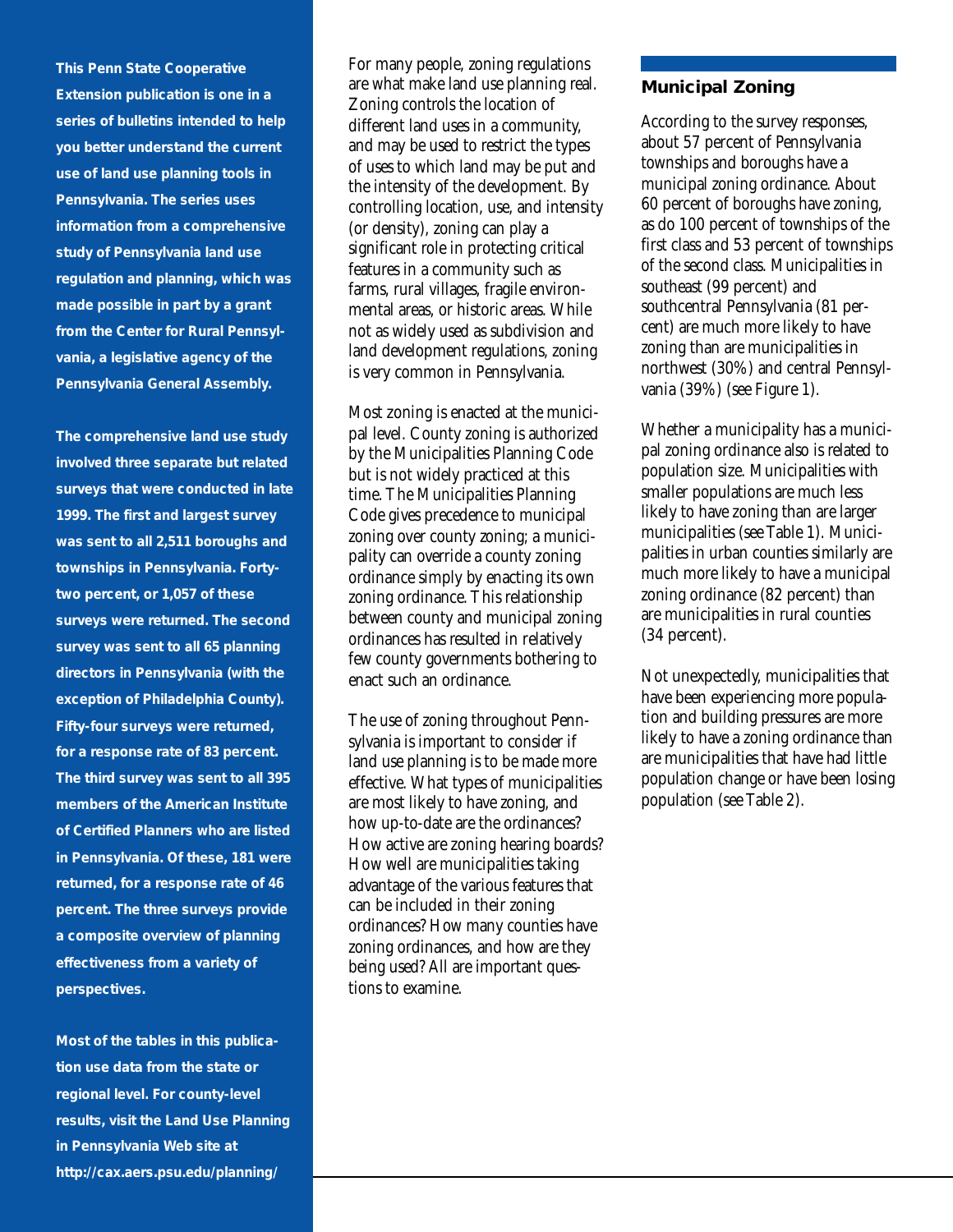**Figure 1. Percent of municipalities with a zoning ordinance.**



#### **Table 1. Zoning by Population Size (percent of municipalities)**

| <b>Population Size</b>        | Have<br>Zoning<br>Ordinance | No Zoning<br>Ordinance | Don't<br>Know |
|-------------------------------|-----------------------------|------------------------|---------------|
| Less than 500<br>residents    | 24%                         | 75%                    | 1%            |
| 500 to 999<br>residents       | 31                          | 69                     | 0             |
| 1,000 to 2,499<br>residents   | 50                          | 50                     | $\Omega$      |
| 2,500 to 4,999<br>residents   | 82                          | 17                     | 1             |
| 5,000 to 9,999<br>residents   | 92                          | 8                      | $\Omega$      |
| 10,000 to 14,999<br>residents | 100                         | $\Omega$               | $\Omega$      |
| 15,000 to 19,999<br>residents | 100                         | $\Omega$               | $\Omega$      |
| 20,000 or more<br>residents   | 100                         | 0                      | 0             |

**Table 2. Zoning by Pace of Population and Building Development (percent of municipalities)**

| Pace of Population<br>and Building<br>Development | <b>Have</b><br><b>Zoning</b><br>Ordinance | No Zoning<br>Ordinance | Don't<br>Know |
|---------------------------------------------------|-------------------------------------------|------------------------|---------------|
| Fast growing                                      | 87%                                       | 13%                    | 0%            |
| Moderate growth                                   | 77                                        | 22                     | Ω             |
| Slow growing                                      | 49                                        | 51                     | O             |
| No change                                         | 45                                        | 54                     |               |
| Declining                                         | 48                                        | 52                     |               |
| Don't know                                        |                                           | 100                    |               |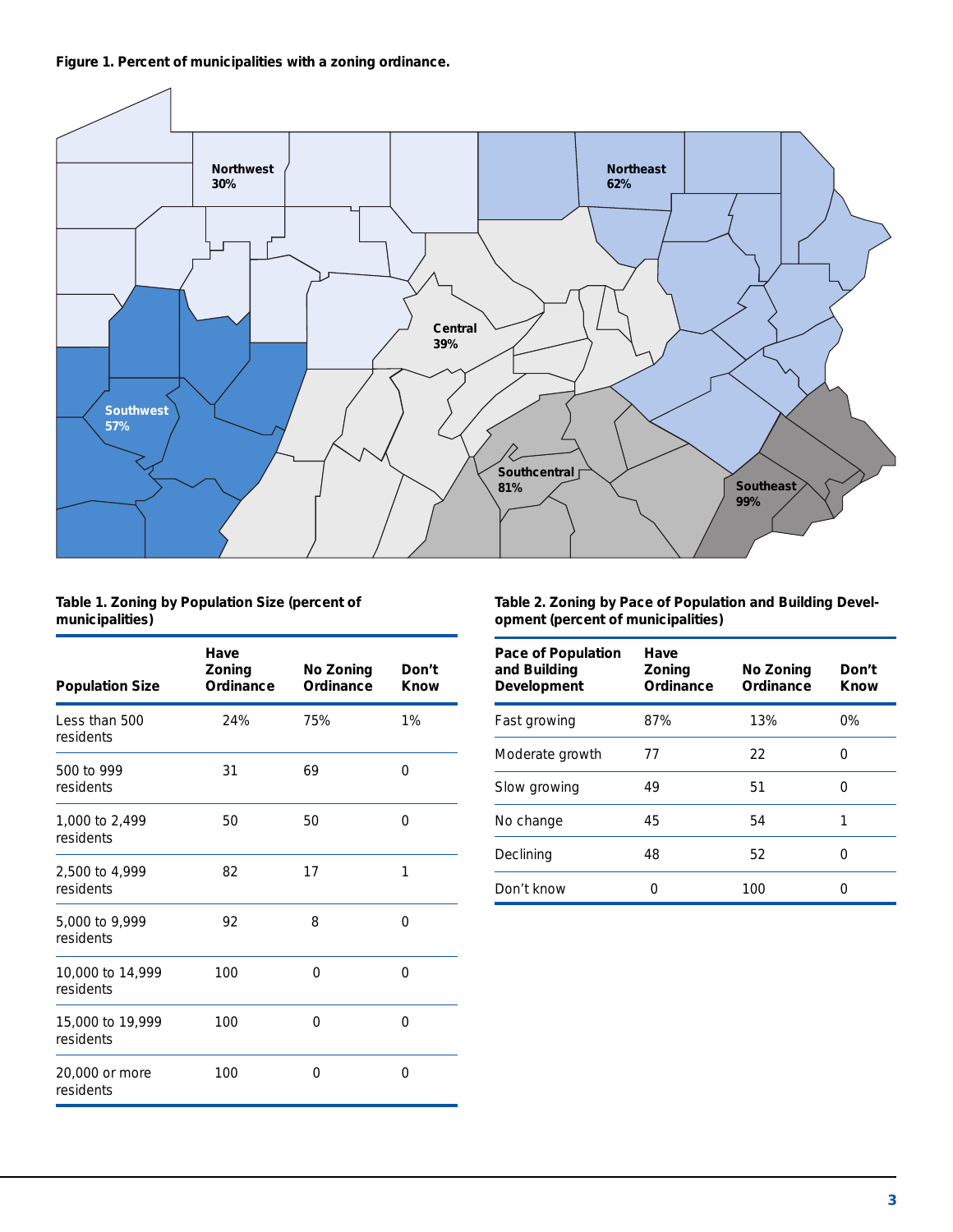## **Updating the Ordinance**

About 75 percent of the respondents say their municipal ordinance has been updated substantially since it was first adopted. Of these respondents, about 88 percent report their municipality's most recent substantial update to have been within the past 10 years (1990 or later), suggesting that most municipalities have been actively revising their zoning ordinance in response to local needs and conditions. The most important reasons for updating the zoning ordinance include "rapid development/changes in the municipality," and "ordinance was too old" (see Table 3).

As the first bulletin in this series mentions, municipalities are more likely to have updated their zoning ordinances than their comprehensive plan. One of the most significant purposes of land use regulations and zoning is to implement the policies in the comprehensive plan, which ostensibly is supposed to provide the "vision" and guidance for land use regulations. If zoning ordinances are being revised and updated without similar revisions in the comprehensive plan, it suggests that the tail may be wagging the dog.

# **Zoning Officer**

In most (57 percent) of the municipalities with zoning, the zoning officer is a part-time position. The most common activities performed by the officer include representing the municipality at zoning hearing board hearings, advising the governing body about changes needed in the ordinance, and attending governing body meetings (see Table 4).

# **Zoning Hearing Board**

The number of hearings held by zoning hearing boards (see Table 5) varies dramatically across the municipalities that have a zoning ordinance, ranging from no hearings (3 percent of the municipalities) to 20 or more (9 percent).

The vast majority of municipalities (70 percent) say that their zoning hearing board never meets with the municipal planning commission to discuss zoning matters (see Table 6). About 10 percent of the municipalities say their board meets with the commission once during the year, while 5 percent say such joint meetings are held 12 times a year.

## **Curative Amendments**

The majority of municipalities with zoning (60 percent) report they have received no curative amendment requests in the past five years. About 16 percent report they have received one request, 7 percent report two such requests, and 5 percent report three requests. About 3 percent of the municipalities report having received 10 or more curative amendment requests during the past five years.

Of these requests, about half were granted either as requested by the landowner (30 percent) or with modifications (24 percent). Only 26 percent were denied (the results of the other 20 percent are either pending or unknown by the respondent).

About one-fourth of the denials were appealed to court by the affected landowner. Of these appeals, 25 percent were decided in favor of the landowner, 30 percent were decided in favor of the municipality, and 45 percent are still pending.

Only 9 percent of municipalities with a zoning ordinance report that they have used the "municipal curative amendment" procedure in the Municipalities Planning Code as a way to avoid a landowner curative amendment. Of these municipalities, 91 percent amended the zoning ordinance to correct the invalid provisions.

|                                               | <b>Not</b><br>Important |     | <b>Very</b><br>Important |     |     |            |
|-----------------------------------------------|-------------------------|-----|--------------------------|-----|-----|------------|
|                                               |                         | 2   | 3                        | 4   | 5   | Don't Know |
| Rapid development/changes in the municipality | 17%                     | 17% | 14%                      | 23% | 29% | 1%         |
| Ordinance was too old                         | 12                      | 9   | 23                       | 22  | 31  | 2          |
| Comprehensive plan was updated                | 24                      | 13  | 16                       | 19  | 23  | 5          |
| Changes to the Municipalities Planning Code   | 17                      | 11  | 26                       | 24  | 15  | 6          |
| Too many curative amendments                  | 48                      | 15  | 17                       | 6   |     |            |

**Table 3. Rank of Reasons for Substantially Updating the Zoning Ordinance (percent of each response on a scale of one to five)**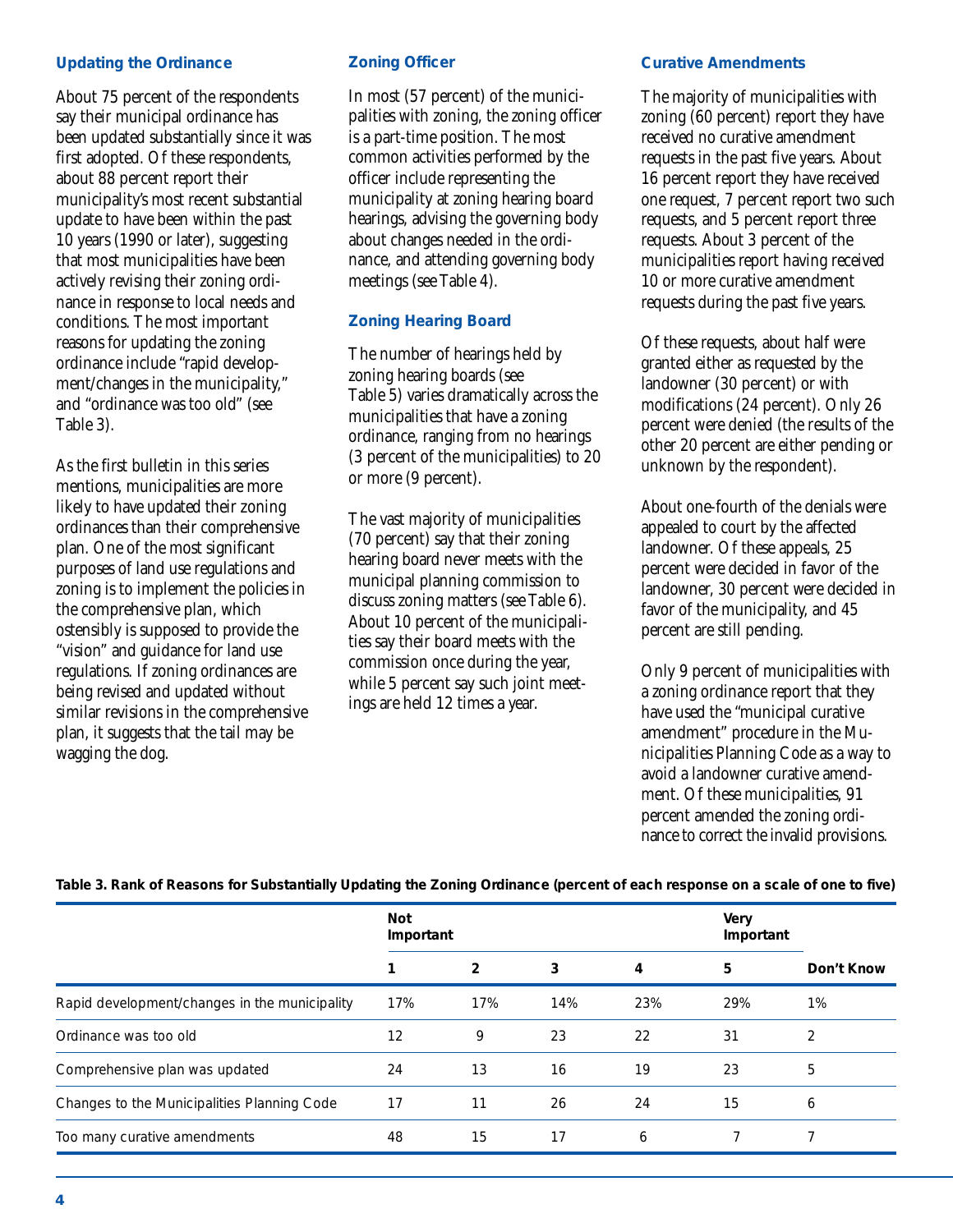#### **Table 4. Activities Performed by Zoning Officer (percent of municipalities with zoning ordinance)**

|                                                                        | <b>Performs</b><br><b>Activity</b> | Doesn't Perform<br><b>Activity</b> |
|------------------------------------------------------------------------|------------------------------------|------------------------------------|
| Attends governing body meetings                                        | 68%                                | 32%                                |
| Advises governing body about changes<br>needed in the zoning ordinance | 71                                 | 29                                 |
| Represents municipality at zoning<br>hearing board hearings            | 76                                 | 24                                 |
| Attends meetings of planning commission                                | 55                                 | 45                                 |
| Drafts zoning amendments                                               | 33                                 | 67                                 |

#### **Table 5. Annual Frequency of Zoning Hearing Board Hearings (percent of communities with zoning)**

| <b>Number of Hearings</b> | Percent |
|---------------------------|---------|
| 0                         | 3%      |
| 1 to 2                    | 25      |
| 3 to 4                    | 20      |
| 5 to 6                    | 13      |
| 7 to 11                   | 15      |
| 12                        | 12      |
| 13 to 19                  | 5       |
| 20 or more                | 9       |

**Table 6. Annual Frequency of Zoning Hearing Board Meetings with Planning Commission (percent of communities with zoning)**

| <b>Number of Meetings</b> | Percent |  |
|---------------------------|---------|--|
| ∩                         | 70%     |  |
|                           | 10      |  |
| 2                         | 6       |  |
| 3                         | 3       |  |
| 4 to 10                   | 6       |  |
| 12                        | 5       |  |

# **Features Of the Municipal Planning and Land Use Regulations**

Pennsylvania municipalities with zoning report having a variety of features in their municipal planning and land use regulations (see Table 7). These range from strict agricultural zoning provisions (21 percent of municipalities with zoning) and mandatory open space dedication (25 percent) to agreement with PennDOT for access coordination (12 percent). In general, these features are underused by the municipalities, which suggests that many zoning ordinances are out of date and inflexible.

Only 8 percent of municipalities with zoning report having a capital improvements program or budget. Such a budget should be a key component of land use planning, because it helps establish the timing of major public investments and gives the municipality the ability to plan for and control future spending (and tax increases). It is one of the most important tools a municipality can use to help plan for and manage future service demands.

# **Agricultural Zoning**

Agricultural zoning provisions similarly vary across (and are underutilized by) the municipalities (see Table 8). Municipalities with strict agricultural zoning generally are much more likely to have key agriculture-related provisions such as not allowing farms to be subdivided into less-than-viable farm acreage (22 percent of those with strict agricultural zoning, compared to 6 percent of all municipalities with zoning), but even these municipalities tend to underutilize the options. The strong impression is that in too many communities, agricultural zoning allows many non-agricultural uses that end up competing for agricultural land.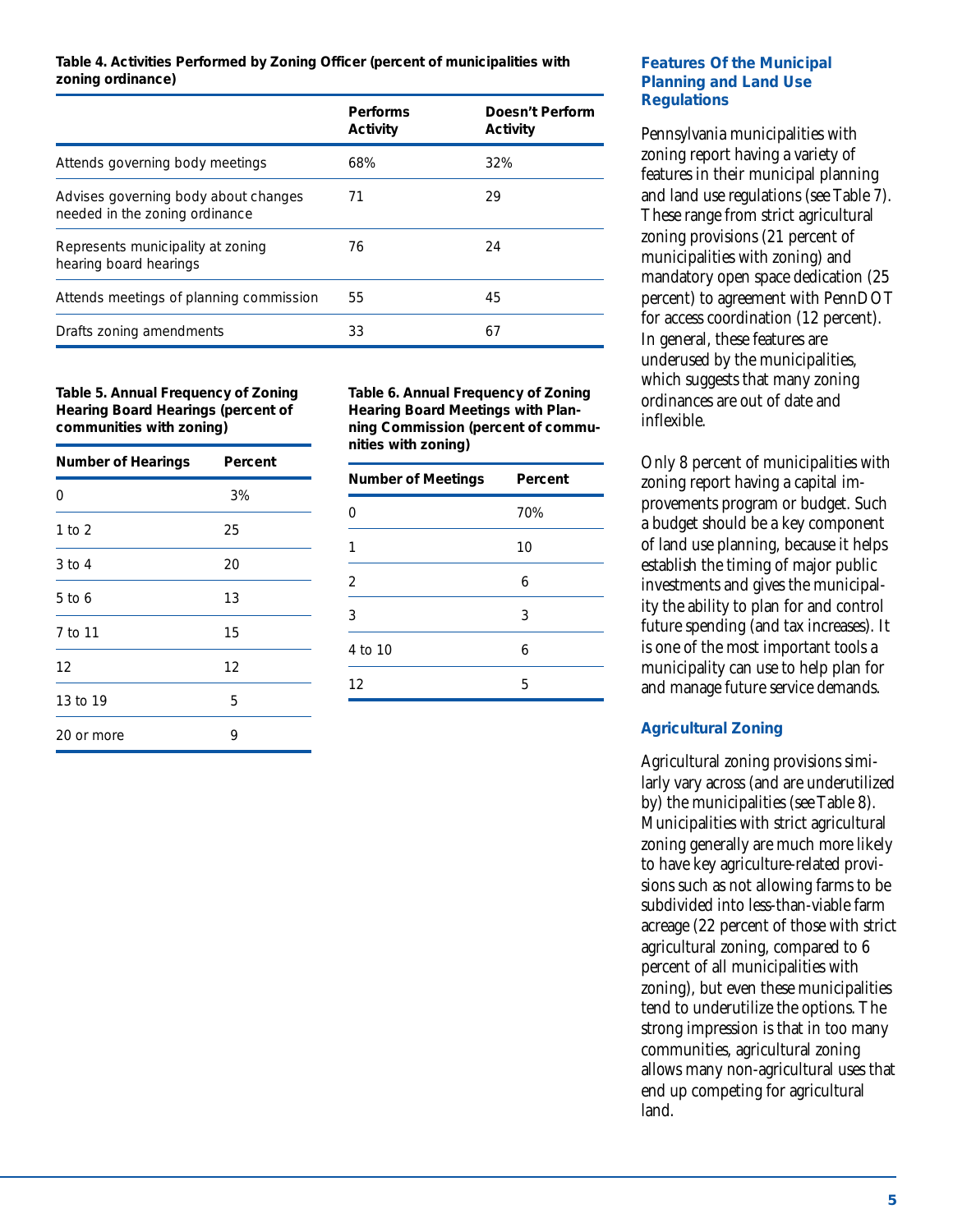| Table 7. Features Included in Municipal Planning and Land |  |
|-----------------------------------------------------------|--|
| Use Regulations (percent of municipalities with zoning)   |  |

| Feature                                                                        | Have | Don't Have |
|--------------------------------------------------------------------------------|------|------------|
| Performance zoning                                                             | 16%  | 84%        |
| Cluster zoning                                                                 | 29   | 71         |
| Overlay zoning                                                                 | 21   | 79         |
| Lot averaging                                                                  | 22   | 78         |
| Urban growth boundaries                                                        | 10   | 90         |
| Strict agricultural zoning                                                     | 21   | 79         |
| Density bonus for preferred<br>development                                     | 10   | 90         |
| Mediation option to resolve land<br>use disputes                               | 9    | 91         |
| Capital improvements<br>program/budget                                         | 8    | 92         |
| Official map ordinance for<br>public property                                  | 19   | 81         |
| Transfer of development<br>rights                                              | 7    | 93         |
| Access permits for municipal<br>roads                                          | 28   | 72         |
| Transportation impact fees<br>(Article V-A of Municipalities<br>Planning Code) | 6    | 94         |
| Mandatory open space dedication<br>(or fee in lieu of dedication)              | 25   | 75         |
| Planned residential development<br>provisions in zoning ordinance              | 45   | 55         |
| Agreement with PennDOT for<br>access coordination                              | 12   | 88         |

#### **Table 8. Agricultural Zoning Features (percent of municipalities with zoning)**

| <b>Feature</b>                                                  | Percent<br>With<br>Zoning<br>That<br><b>Have This</b><br>Feature | Percent<br><b>With Strict</b><br>Agricultural<br><b>Zoning That</b><br><b>Have This</b><br>Feature |
|-----------------------------------------------------------------|------------------------------------------------------------------|----------------------------------------------------------------------------------------------------|
| Permits homes only as a special<br>exception or conditional use | 6%                                                               | 17%                                                                                                |
| Sliding scale to determine<br>number of lots                    | 7                                                                | 28                                                                                                 |
| Cannot subdivide farm to less<br>than viable farm acreage       | 6                                                                | 22                                                                                                 |
| Maximum lot size for residence                                  | 13                                                               | 41                                                                                                 |
| Guidelines for siting residential<br>lots in agricultural zones | 15                                                               | 45                                                                                                 |
| Permits agriculture-related<br>businesses                       | 27                                                               | 77                                                                                                 |
| Provisions for intensive agriculture                            | 10                                                               | 35                                                                                                 |
| Agricultural nuisance notice                                    | 9                                                                | 30                                                                                                 |
| Permits bed-and-breakfast use                                   | 16                                                               | 46                                                                                                 |
| Permits farm stands                                             | 27                                                               | 75                                                                                                 |
| Provisions for concentrated<br>animal feeding operations (CAFO) | 8                                                                | 25                                                                                                 |
| Manure management                                               | 8                                                                | 27                                                                                                 |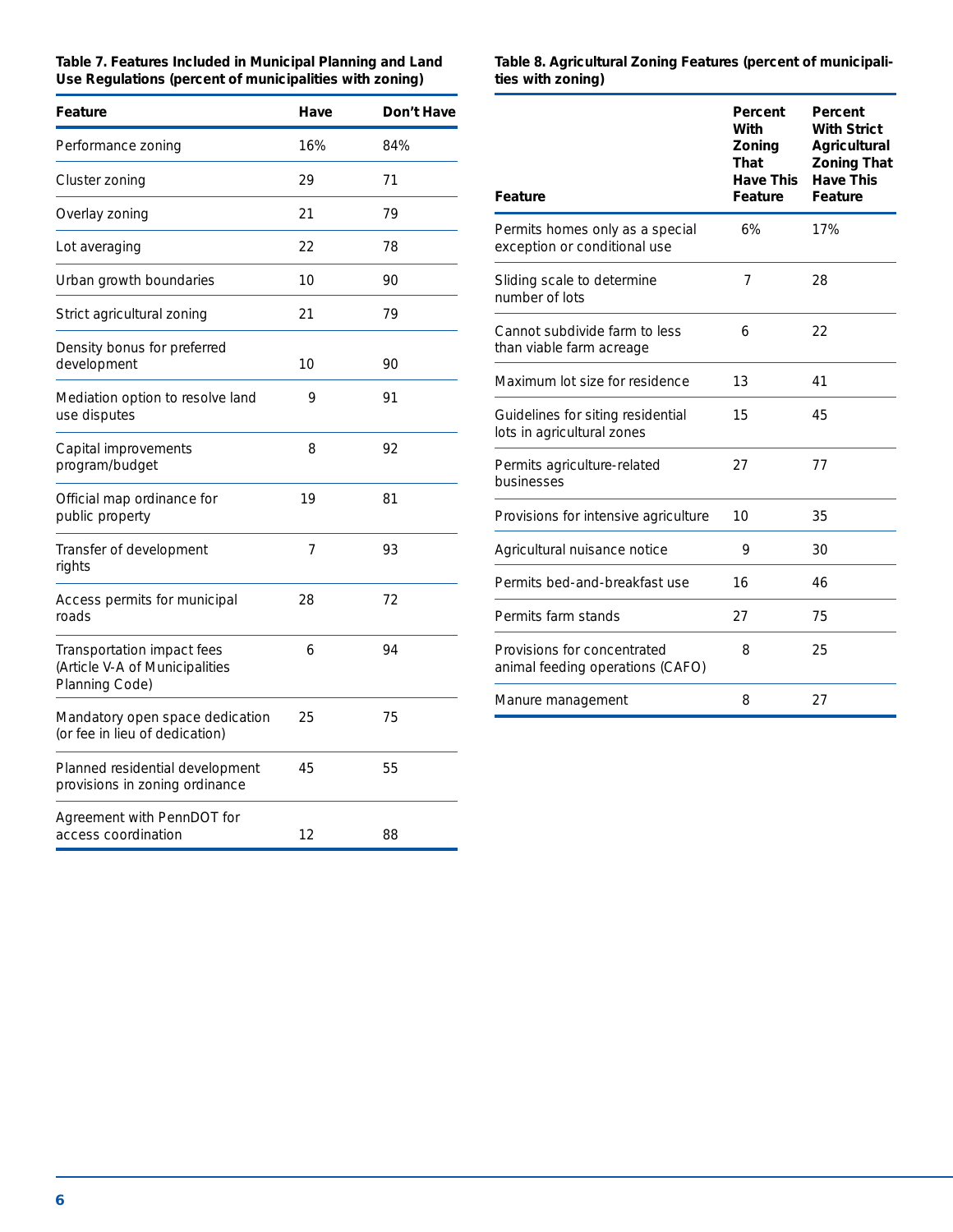# **County Zoning**

County zoning is not widely used in Pennsylvania. The large size and diversity of most counties make county zoning technically difficult. Also, because municipal zoning ordinances take precedence over county ordinances (similar to subdivision and land development ordinances), it is not surprising that county zoning is rare.

Only eight county planning agencies (15 percent) indicate that their county has a county zoning ordinance. Half of these county zoning ordinances cover the entire county (exclusive of municipalities that have their own ordinance), and half cover only parts of the county. In two of the four counties with partial county zoning coverage, the county ordinance was developed because the municipalities asked the county for the ordinance.

Most of these county zoning ordinances cover relatively small geographic areas. Five cover seven or fewer municipalities, one covers only two townships, and another covers only three. The largest county ordinance covers 32 municipalities, while the next largest two cover 13 and 14 municipalities, respectively.

Almost all of the county zoning ordinances have been updated recently. Seven of the eight counties have revised their ordinance since it was first updated, six of these within the past six years. Three of the counties report curative amendment requests from property owners within the past five years. Two counties received two such requests, while the third received one request.

The features included in the county zoning ordinances vary across the eight counties. Cluster zoning (62 percent), planned residential development provisions (62 percent), and

strict agricultural zoning (50 percent) are the most common features across all eight ordinances (see Table 9). None of the counties includes transferable development rights or overlay zoning in its zoning ordinance.

**Table 9. Features of County Zoning Ordinances (percent of counties with zoning)**

| <b>Feature</b>                                   | Percent |
|--------------------------------------------------|---------|
| Performance zoning                               | 38%     |
| Cluster zoning                                   | 62      |
| Overlay zoning                                   | O       |
| Lot averaging                                    | 25      |
| Strict agricultural zoning                       | 50      |
| Density bonus for<br>preferred development       | 13      |
| Mediation option to resolve<br>land use disputes | 25      |
| Planned residential<br>development provisions    | 62      |
| Transferable development<br>rights               | ∩       |

## **Conclusions**

The use of zoning in Pennsylvania appears mixed. Larger municipalities and those in the southeast are more likely to use zoning ordinances, and many of these ordinances have been updated within the past 10 years. On the other hand, it appears that many of the updates have been done without similar updates in the comprehensive plan, suggesting a disconnect between the overall plans and direction for the community and the ordinances used to help the community get there.

It is useful for the community's zoning hearing board to meet occasionally with the planning commission to help facilitate communication, but this occurs in only 30% of the municipalities with such a board. Curative amendments do not appear to be a major problem statewide; more than half of the municipalities have not received such an amendment request within the past 5 years.

It is clear from the responses that most municipalities are underutilizing the zoning features available to them under the MPC. Those with strict agricultural zoning appear more likely to be using some of the tools affecting agriculture, but most of the tools still are used by less than half of the municipalities. More education about the tools and how they can be used is needed.